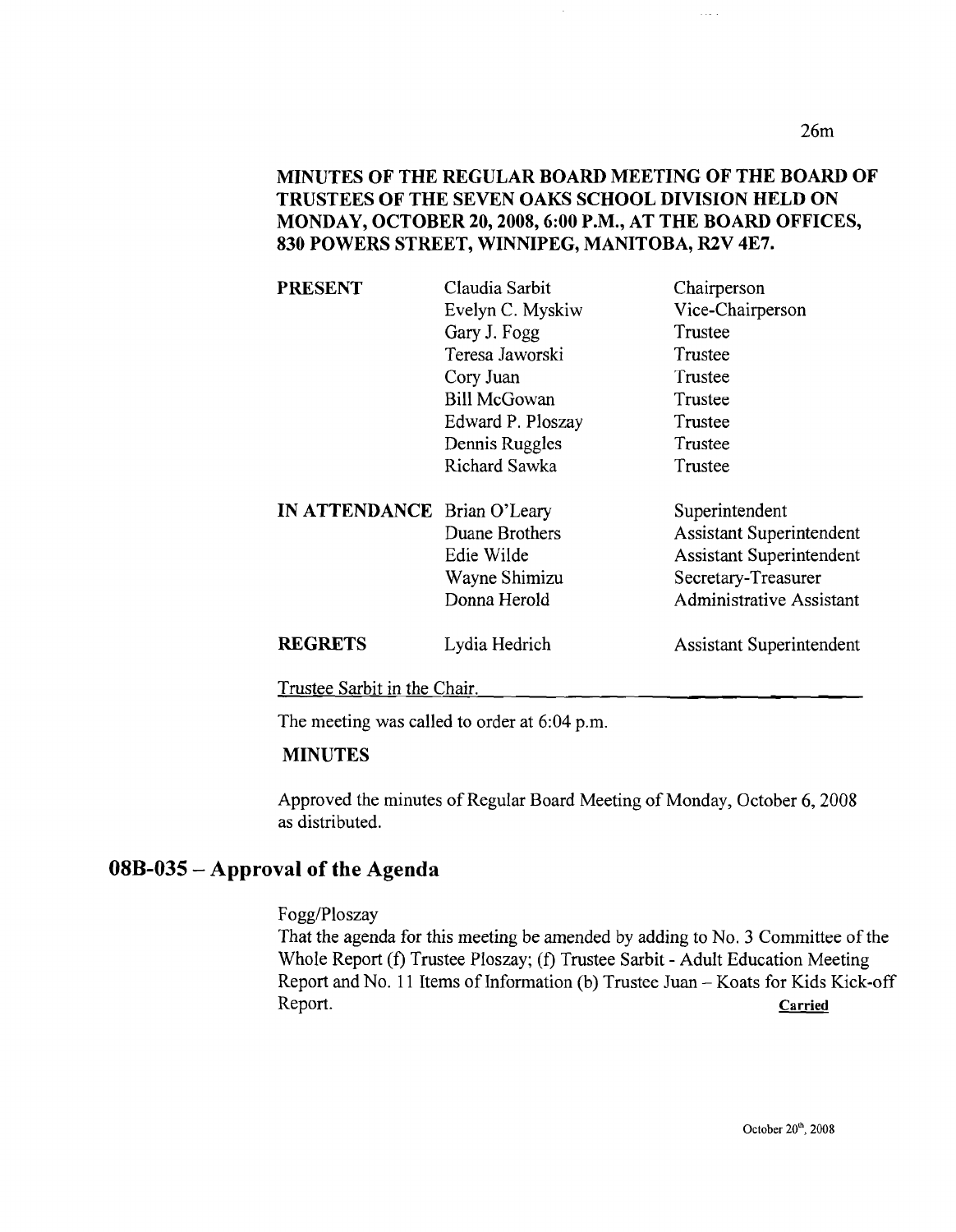#### COMMITTEE OF THE WHOLE

### 08B-036 - Moved into Committee of the Whole at 6:05 p.m.

Ruggles/Juan That the Board move into Committee of the Whole. Carried

Trustee Myskiw in the Chair.

#### OFFICERS' REPORT

Trustee Ruggles reported on outstanding issues with CUPE 731 regarding the current Collective Agreement.

#### SUPERINTENDENTS' PERSONNEL REPORT

### 08B-037 - Superintendents' Personnel Report

Jaworski/Juan That the Superintendents' Personnel Report be ratified. Carried

#### <u>TEACHER APPOINTMENTS</u>

The following were appointed to Limited Teacher-General (term) contracts:

Janet Lee (.50) effective January 5, 2009 to June 30,2009.

#### PARAPROFESSIONAL APPOINTMENTS

Richelle Dyke was appointed to a full time (1.00) paraprofessional position effective October 7, 2008.

#### TEACHER MATERNITY AND PARENTAL LEAVE

Rhian Smith-Renaud was granted maternity leave effective January 12,2009 to August 31, 2009.

#### SUPERINTENDENTS'REPORT

The following matters were received as information:

- Personnel Matters.
- Meeting with the Premier Update.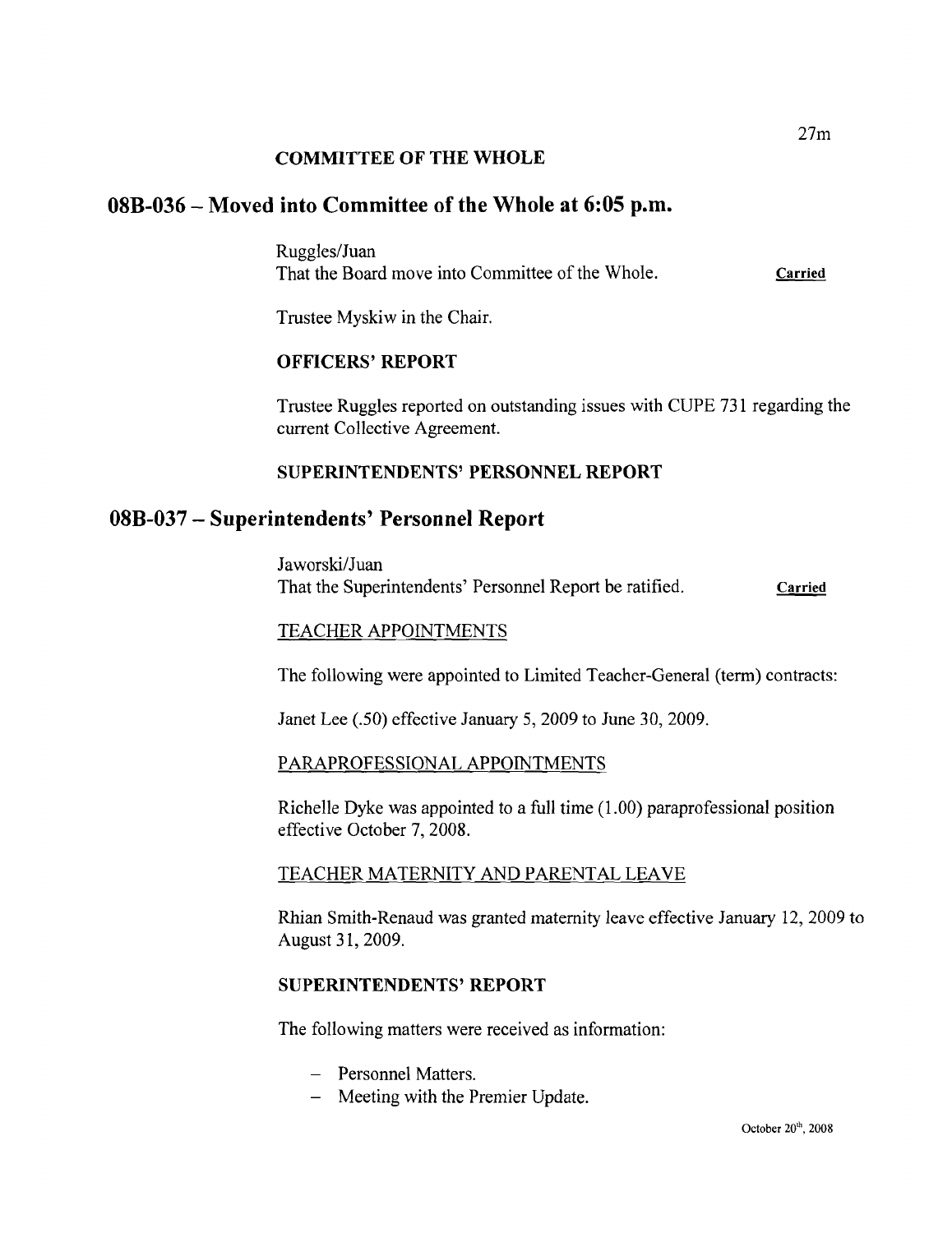#### Presentation of the Financial Statements for the Period Ending June 30, 2008.

Wayne Shimizu, Secretary-Treasurer; Gaylene Schroeder-Nishimura, Assistant Secretary-Treasurer; Brian O'Leary, Superintendent; Mike Stasiuk, KPMG.

# **08B-038 - Seven Oaks School Division's June 30,2008 Financial Statements and Auditor's Supplementary Report**

That the Chairperson of the Board forward a copy of the Division's June 30, 2008 Financial Statements and Auditor's Supplementary Report to Manitoba Education Citizenship and Youth. Carried **Carried** 

Trustee Sarbit in the Chair.

## **08B-039 - Stipulated Price Contract with Westland Construction Ltd.**

Jaworski/McGowan That the Board sign a Stipulated Price Contract with Westland Construction Ltd. for the renovation and addition at Edmund Partridge Community School. **Carried** 

### **08B-040 - Consent Agenda**

Juan/Ruggles That the Consent Agenda be approved. Carried **Carried** 

### **CONSENT AGENDA**

Cheque Listing - September 2008

That cheques #900343-#900677, #9000410-#90000739 and #9013-#9034 US in the amount of  $$3,330,375.22$  be approved.

National Refrigeration Heating Ltd. Invoice No. 15411

That Invoice No. 15411 for Garden City Collegiate East Steam Heating in the amount of\$216,990.20 be paid to National Refrigeration Heating Ltd.

Statutory Holdback on National Refrigeration Heating Ltd. Invoice No. 15411

That 7  $\frac{1}{2}$ % Statutory Holdback on Invoice No. 15411 for Garden City Collegiate East Steam Heating in the amount of \$15,708.75 be paid to the Seven Oaks School Division/National Refrigeration 420 Account.

October zo", 2008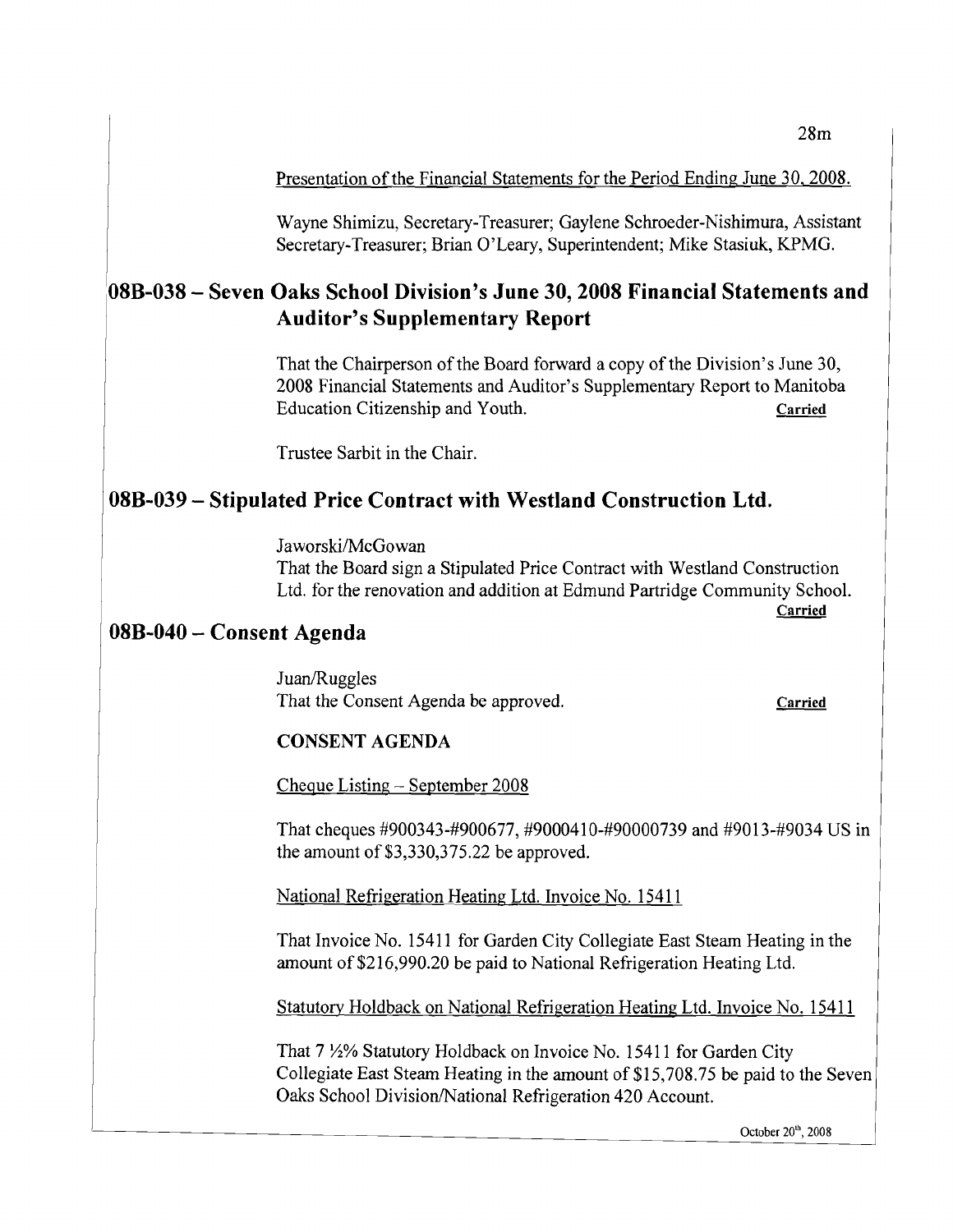#### **CONSENT AGENDA**

#### Lombard North Group Invoice No. 368/08

That Invoice No. 368/08 for the West Kildonan High School site in the amount of\$2,102.00 be paid to Lombard North Group.

#### Stantec Consulting Invoice No. 330538

That Invoice No. 330538 for Garden City Collegiate West Roof Replacement/Reinforcement Phase II in the amount of \$18,993.97 be paid to Stantec Consulting.

#### Number Ten Architectural Group Invoice No. 6187

That Invoice No. 6187 for Edmund Partridge Community School renovations in the amount of \$17,725.76 be paid to Number Ten Architectural Group.

#### Number Ten Architectural Group Invoice No. 6195

That Invoice No. 6195 for the Garden City Collegiate Link in the amount of \$38,453.78 be paid to Number Ten Architectural Group.

#### Bockstael Construction Certificate of Payment No. 25

That Certificate of Payment No. 25 for the West Kildonan High School building in the amount of \$70,762.78 be paid to Bockstael Construction.

#### Statutory Holdback on Bockstael Construction Certificate of Payment No. 25

That  $7\frac{1}{2}$ % Statutory Holdback on Certificate of Payment No. 25 for the West Kildonan High School building in the amount of \$5,464.31 be paid to the Seven Oaks School Division ITF Bockstael Construction Account.

#### Release of Statutory Holdback to Kelsey Construction (1996) Ltd.

That the  $7\frac{1}{2}\%$  Statutory Holdback in the amount of \$16,778.59 plus accrued interest in relation to the construction of the grooming rooms at A.E. Wright Community School and Constable Edward Finney School be paid to Kelsey Construction (1996) Ltd. from the Seven Oaks School Division/Kelsey Construction (1996) Ltd. (417) Trust Account, subject to the approval of the Board's solicitor.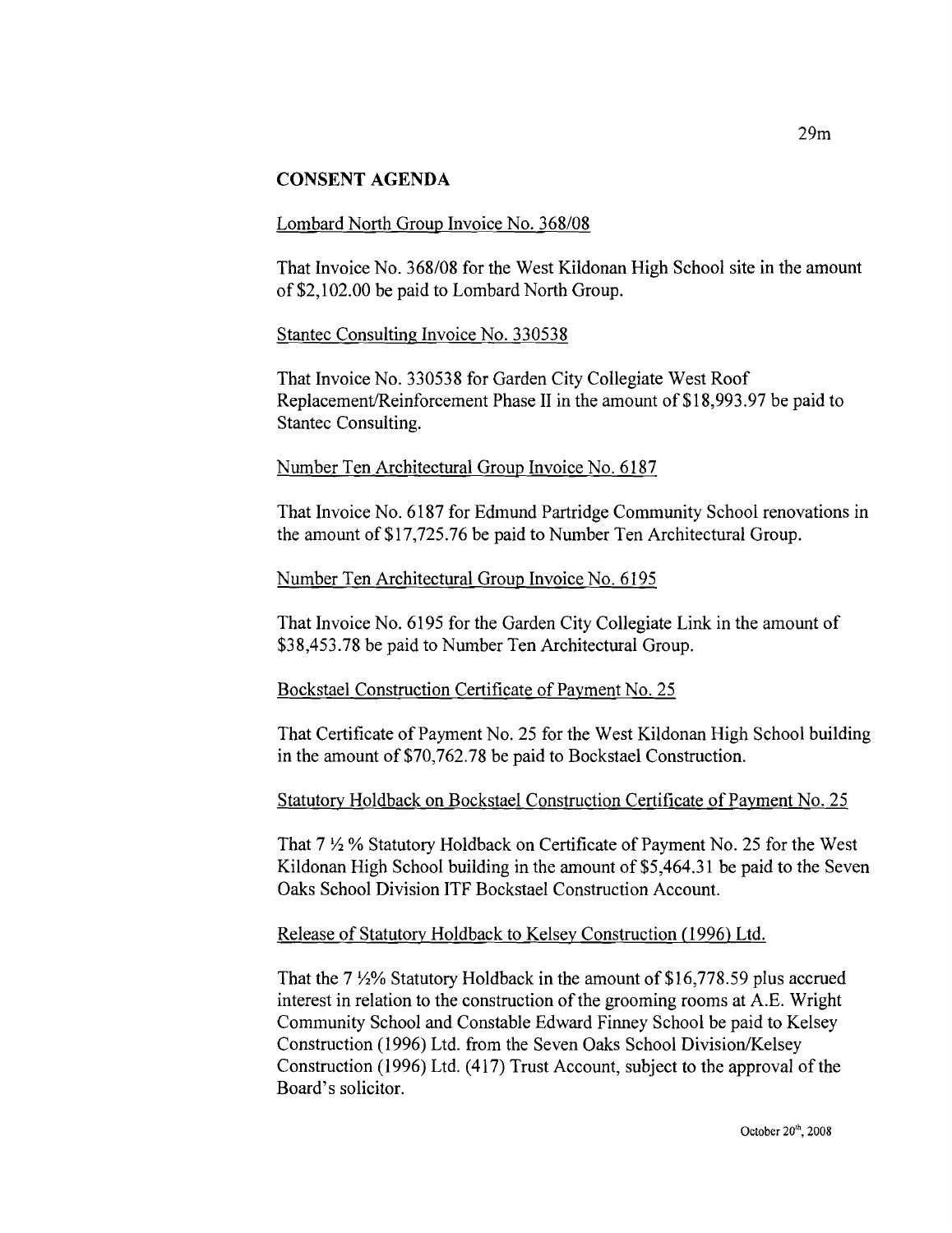#### **CONSENT AGENDA**

#### GST on Release of Holdback - Kelsey Construction (1996) Ltd.

That GST on the release of  $7\frac{1}{2}$ % Statutory Holdback in relation to the construction of the grooming rooms at AE. Wright community School and Constable Edward Finney School be paid to Kelsey Construction (1996) Ltd.

### **ITEMS OF INFORMATION**

### **OTHER REPORTS**

Trustee Juan reported on the 20<sup>th</sup> Anniversary - Koats for Kids Kick-off, Elwick Community School on October  $7<sup>th</sup>$ , 2008.

### **CORRESPONDENCE**

- Manitoba Association of School Trustees: Executive Highlights from October 6, 2008 meeting.
- Bob Craddock, Director, Assessment Services Department, Workers Compensation Board: Coverage Changes effective January 1st, 2009.
- Wayne A. Bollman, Supervisor of Property Management, City of Winnipeg: GST Charged on Property Taxes, Anglia Avenue.
- Wayne A. Bollman, Supervisor of Property Management, City of Winnipeg: GST Charged on Property Taxes, Leila Avenue.
- Helen Davis, Administrative Officer, Public Schools Finance Branch: Portable Units.
- Marianne McClusky, Returning Officer, Elections Canada: Update of Lease Information.
- Heather Colquhoun, Coordinator, Accounting and Consolidations, SFB: FRAME Reports 2006-2007 - School Division Financial Statements.
- Manitoba Association of School Trustees Salary Bulletin: Prairie Rose School Division and Prairie Rose Teachers' Association.
- Manitoba Association of School Trustees Salary Bulletin: Rolling River School Division and Rolling River Teachers' Association.
- News Release Government of Manitoba: Dates Announced for Additional Pre-Budget Consultations.

### **ANNOUNCEMENTS**

Board Meeting Dates:

- Informal Board Meeting - Tuesday, November 4,2008 (James Nisbet School $) - 7:00$  p.m.